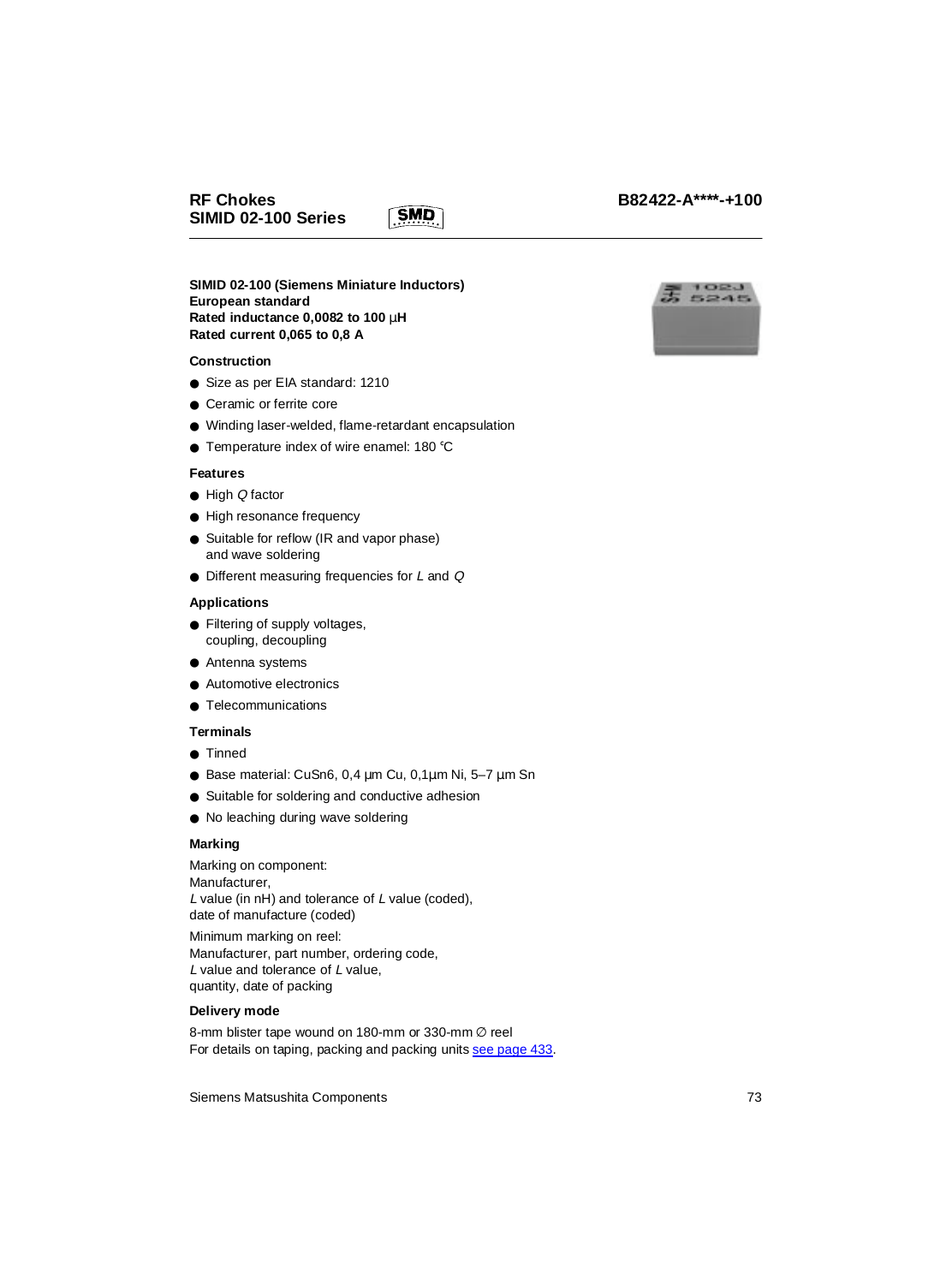### **Outline drawing**

EIA size 1210, approx. weight 50 mg



B -B  $\sqrt{2}$  $D$ SSB0058-C

| Dimensions (mm)  |     |      |     |
|------------------|-----|------|-----|
| Wave soldering   | 2,3 | 1,60 | 5,3 |
| Reflow soldering |     | 1.15 |     |

1) Soldering area, tinned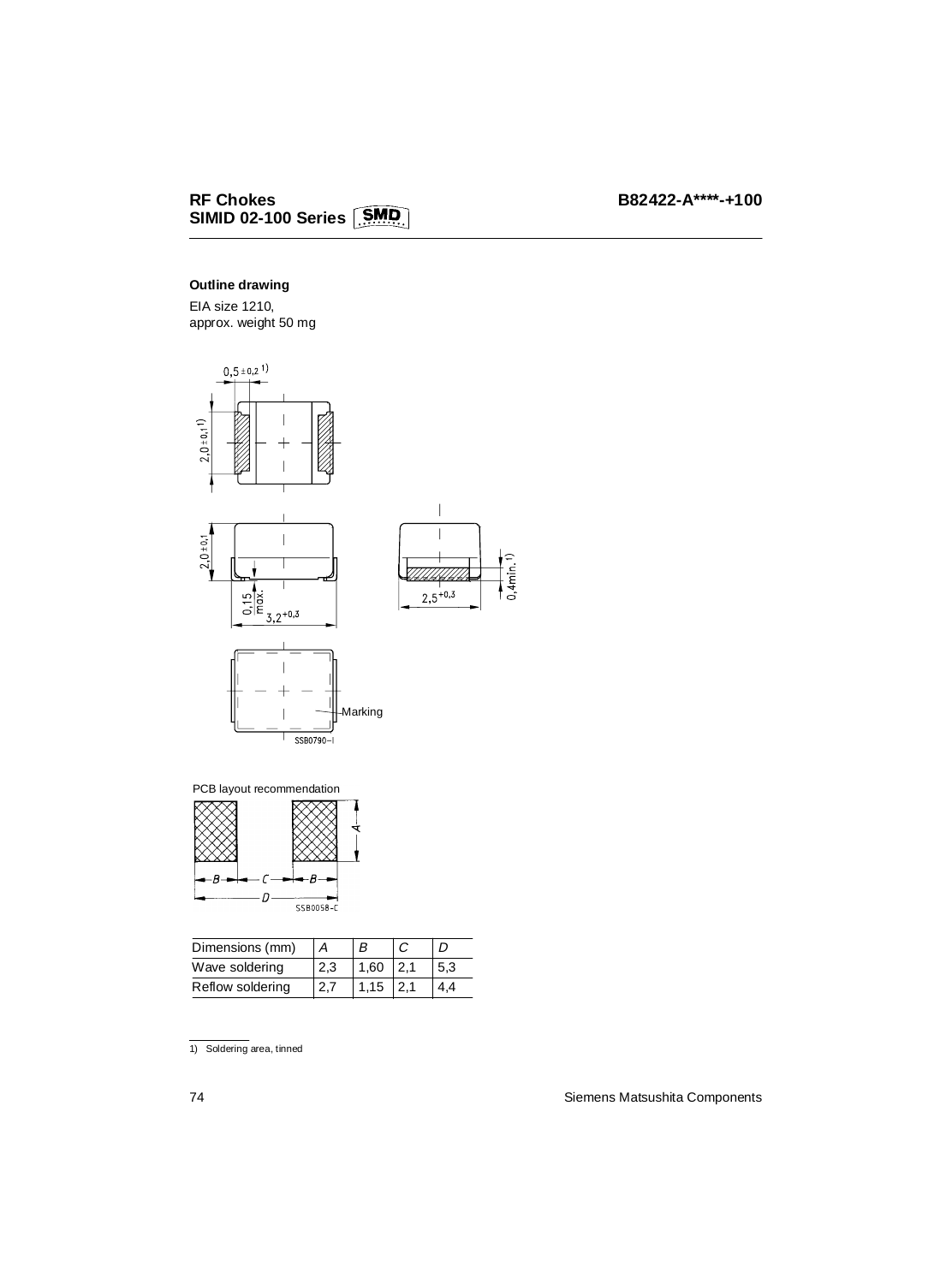# **RF Chokes B82422-A\*\*\*\*-+100 SIMID 02-100 Series**

### **Characteristics and ordering codes**

For further technical data see page 54.

| $L_{\mathsf{R}}$        | Toler-             | $f_{\lfloor}$ | $Q_{\rm min}$ | $f_{\rm Q}$ | $I_{\mathsf{R}}$ | $R_{\rm max}$ | $f_{\sf res, min}$ | Ordering code 2)           |
|-------------------------|--------------------|---------------|---------------|-------------|------------------|---------------|--------------------|----------------------------|
| μH                      | ance <sup>1</sup>  | <b>MHz</b>    |               | MHz         | mA               | Ω             | <b>MHz</b>         | $(180$ -mm $\oslash$ reel) |
| Core material: ceramics |                    |               |               |             |                  |               |                    |                            |
| 0,0082                  | ± 5%               | 10            | 20            | 100         | 800              | 0,08          | 2500               | B82422-A3829-+100          |
| 0,010                   | ≟J                 | 10            | 20            | 100         | 750              | 0,09          | 2500               | B82422-A3100-+100          |
| 0,012                   | ±10%<br>$\hat{=}K$ | 10            | 25            | 100         | 700              | 0,10          | 2500               | B82422-A3120-+100          |
| 0,015                   | ± 20%              | 10            | 27            | 100         | 640              | 0,12          | 2500               | B82422-A3150-+100          |
| 0,018                   | $\hat{=}$ M        | 10            | 30            | 100         | 640              | 0,12          | 2500               | B82422-A3180-+100          |
| 0,022                   |                    | 10            | 30            | 100         | 600              | 0,14          | 2500               | B82422-A3220-+100          |
| 0,027                   |                    | 10            | 23            | 50          | 600              | 0,14          | 1850               | B82422-A3270-+100          |
| 0,033                   |                    | 10            | 20            | 50          | 540              | 0.17          | 1700               | B82422-A3330-+100          |
| 0,039                   |                    | 10            | 25            | 50          | 530              | 0,18          | 1450               | B82422-A3390-+100          |
| 0,047                   |                    | 10            | 26            | 50          | 510              | 0,19          | 1350               | B82422-A3470-+100          |
| 0,056                   |                    | 10            | 26            | 50          | 500              | 0,20          | 1200               | B82422-A3560-+100          |
| 0,068                   |                    | 10            | 27            | 50          | 480              | 0,21          | 1150               | B82422-A3680-+100          |
| 0,082                   |                    | 10            | 27            | 50          | 450              | 0,24          | 1050               | B82422-A3820-+100          |
| 0,10                    |                    | 10            | 25            | 50          | 440              | 0,26          | 1000               | B82422-A3101-+100          |
| 0,12                    |                    | 1             | 22            | 30          | 400              | 0,32          | 880                | B82422-A3121-+100          |
| 0,15                    |                    | $\mathbf{1}$  | 25            | 30          | 390              | 0.33          | 850                | B82422-A3151-+100          |
| 0,18                    |                    | 1             | 25            | 30          | 360              | 0,38          | 800                | B82422-A3181-+100          |
| 0,22                    |                    | 1             | 25            | 30          | 280              | 0,64          | 700                | B82422-A3221-+100          |
| 0,27                    |                    | 1             | 20            | 30          | 235              | 0,90          | 650                | B82422-A3271-+100          |
| 0,33                    |                    | 1             | 22            | 30          | 200              | 1,3           | 580                | B82422-A3331-+100          |
| 0,39                    |                    | 1             | 22            | 30          | 190              | 1,4           | 540                | B82422-A3391-+100          |
| 0,47                    |                    | 1             | 22            | 30          | 150              | 2,2           | 480                | B82422-A3471-+100          |
| 0,56                    |                    | 1             | 22            | 30          | 150              | 2,2           | 400                | B82422-A3561-+100          |
| 0,68                    |                    | 1             | 22            | 30          | 145              | 2,4           | 180                | B82422-A3681-+100          |
| 0,82                    |                    | 1             | 22            | 30          | 140              | 2,5           | 160                | B82422-A3821-+100          |

<sup>1)</sup> Closer tolerances and special versions upon request.<br>2) Replace the + by the code letter for the required inductance tolerance<br>For reel size ∅ 330 mm append code number "8". Example: B82422-A3829-K108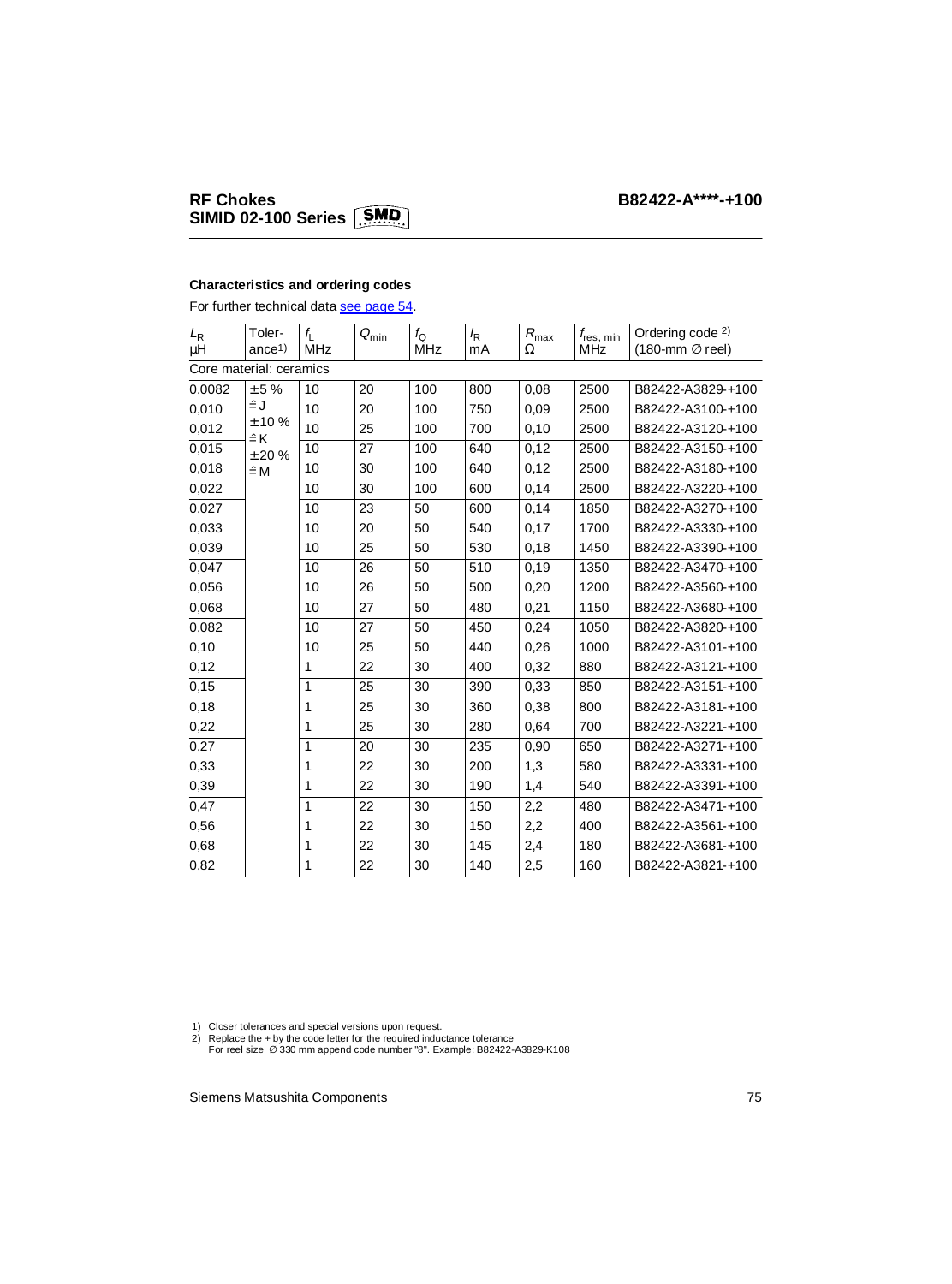## **RF Chokes SIMID 02-100 Series**

### **Characteristics and ordering codes**

For further technical data see page 54.

| $L_{\mathsf{R}}$       | Toler-              | $f_{\lfloor}$ | $Q_{\text{min}}$ | $f_{\rm Q}$ | $I_{\mathsf{R}}$ | $R_{\rm max}$ | $f_{\mathsf{res, min}}$ | Ordering code <sup>2)</sup> |
|------------------------|---------------------|---------------|------------------|-------------|------------------|---------------|-------------------------|-----------------------------|
| μH                     | ance <sup>1</sup>   | MHz           |                  | <b>MHz</b>  | mA               | Ω             | MHz                     | $(180$ -mm $\oslash$ reel)  |
| Core material: ferrite |                     |               |                  |             |                  |               |                         |                             |
| 1,0                    | ± 5%                | 1             | 20               | 7,96        | 380              | 0,34          | 320                     | B82422-A1102-+100           |
| 1,2                    | ≟J                  | 1             | 20               | 7,96        | 370              | 0,37          | 300                     | B82422-A1122-+100           |
| 1,5                    | ± 10%<br>$\hat{=}K$ | 1             | 20               | 7,96        | 340              | 0,42          | 270                     | B82422-A1152-+100           |
| 1,8                    | ±20%                | $\mathbf{1}$  | 25               | 7,96        | 290              | 0,60          | 250                     | B82422-A1182-+100           |
| 2,2                    | $\hat{=}$ M         | 1             | 25               | 7,96        | 270              | 0,75          | 125                     | B82422-A1222-+100           |
| 2,7                    |                     | 1             | 25               | 7,96        | 240              | 0,88          | 110                     | B82422-A1272-+100           |
| 3,3                    |                     | 1             | 27               | 7,96        | 200              | 1,20          | 110                     | B82422-A1332-+100           |
| 3,9                    |                     | 1             | 27               | 7,96        | 190              | 1,40          | 110                     | B82422-A1392-+100           |
| 4,7                    |                     | 1             | 27               | 7,96        | 150              | 2,20          | 110                     | B82422-A1472-+100           |
| 5,6                    |                     | 1             | 27               | 7,96        | 140              | 2,60          | 100                     | B82422-A1562-+100           |
| 6,8                    |                     | 1             | 27               | 7,96        | 135              | 2,80          | 90                      | B82422-A1682-+100           |
| 8,2                    |                     | 1             | 27               | 7,96        | 130              | 3,00          | 90                      | B82422-A1822-+100           |
| 10                     |                     | 1             | 27               | 2,52        | 180              | 1,60          | 25                      | B82422-A1103-+100           |
| 12                     |                     | 0,1           | 27               | 2,52        | 175              | 1,65          | 23                      | B82422-A1123-+100           |
| 15                     |                     | 0,1           | 27               | 2,52        | 165              | 1,85          | 20                      | B82422-A1153-+100           |
| 18                     |                     | 0,1           | 27               | 2,52        | 155              | 2,00          | 17                      | B82422-A1183-+100           |
| 22                     |                     | 0,1           | 27               | 2,52        | 140              | 2,65          | 16                      | B82422-A1223-+100           |
| 27                     |                     | 0,1           | 27               | 2,52        | 120              | 3,70          | 15                      | B82422-A1273-+100           |
| 33                     |                     | 0,1           | 27               | 2,52        | 105              | 4,50          | 13                      | B82422-A1333-+100           |
| 39                     |                     | 0,1           | 27               | 2,52        | 90               | 6,30          | 12                      | B82422-A1393-+100           |
| 47                     |                     | 0,1           | 27               | 2,52        | 85               | 7,00          | 11                      | B82422-A1473-+100           |
| 56                     |                     | 0,1           | 27               | 2,52        | 85               | 6,75          | 9                       | B82422-A1563-+100           |
| 68                     |                     | 0,1           | 27               | 2,52        | 80               | 7,70          | 9                       | B82422-A1683-+100           |
| 82                     |                     | 0,1           | 27               | 2,52        | 70               | 10,0          | 8                       | B82422-A1823-+100           |
| 100                    |                     | 0,1           | 27               | 2,52        | 65               | 11,5          | 7                       | B82422-A1104-+100           |

<sup>11)</sup> Closer tolerances and special versions upon request.<br>2) Replace the + by the code letter for the required inductance tolerance<br>For reel size ∅ 330 mm insert code number "8". Example: B82422-A1102-K108